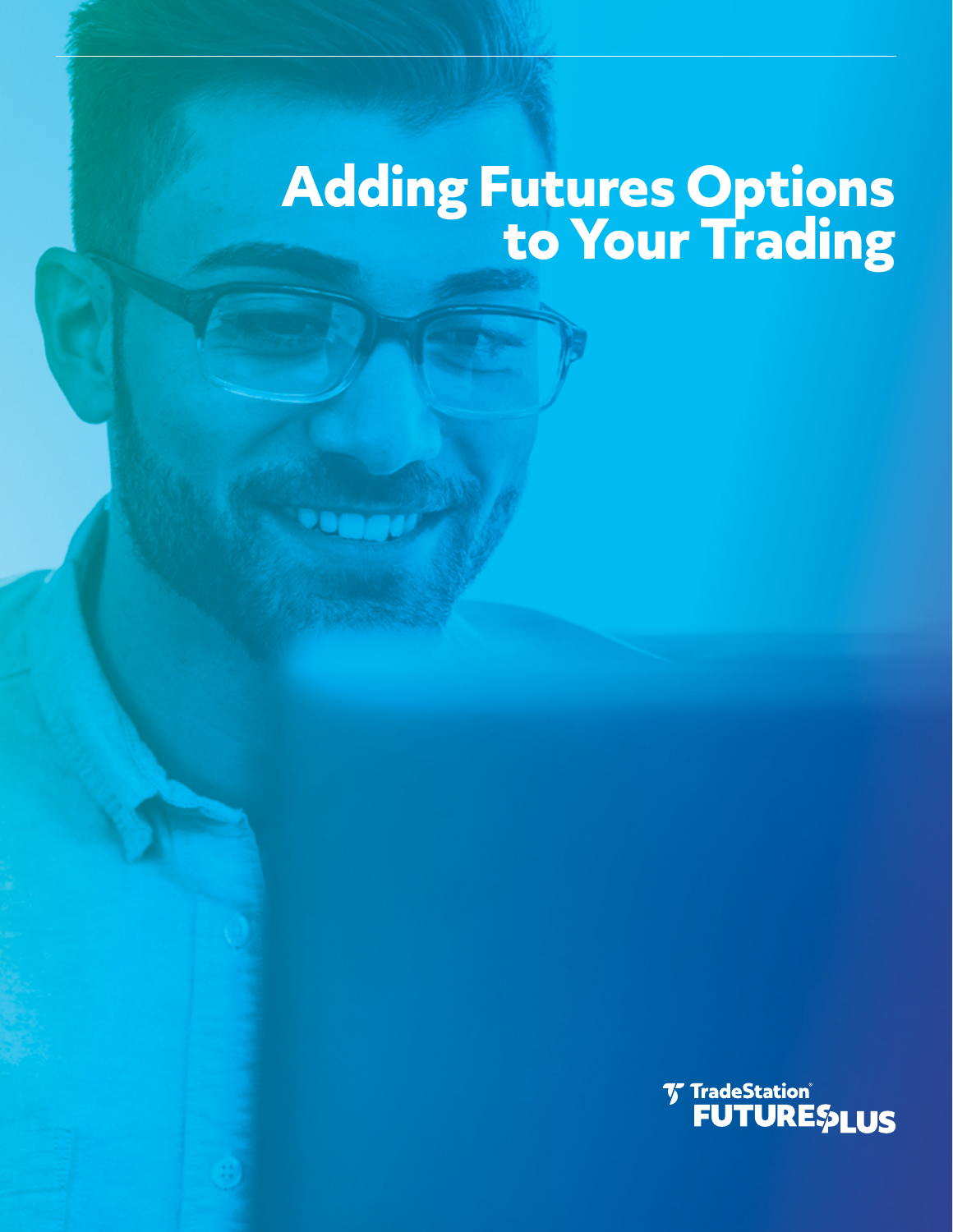# **T TradeStation**® **FUTURES<sub>plus</sub>**

IF YOU ARE CURRENTLY TRADING STOCK OPTIONS OR INDEX OPTIONS, then you probably already have a good understanding of how futures options work, but there are also some differences you should know.

# **Similarities Between Stock and Futures Options**

## **Contract Characteristics**

Stock options and futures options both have:

- An underlying market symbol;
- An option type (call or put);
- A strike price for the option; and
- An expiration month for the option.

### **Pricing**

Stock options and futures options are both priced in relation to the price at which the underlying is trading, along with time to expiration, and volatility.

## **Trading Actions**

The same four types of trading actions are available for both stock and futures options:

- Buy a Call
- Sell a Call
- Buy a Put
- Sell a Put

You can use these actions as building blocks to build a position to trade on price, time or volatility.

## **Limited Risk**

Just like a stock option, when you buy a call or put futures option, your risk is limited to the price you paid for the option, which mitigates the leverage risk associated with the underlying future.

#### **Greek Risk Measures**

The same option pricing factors that affect both stock options and futures options are also considered risk measures.

|       | <b>THE "GREEKS" SUMMARY</b>                                     |
|-------|-----------------------------------------------------------------|
| Delta | Impact on the option premium from change in<br>underlying price |
| Gamma | Rate of change in Delta                                         |
| Theta | Impact of change in time on the option<br>premium               |
| Vega  | Impact of change in volatility on the option<br>premium         |
| Rho   | Impact of change in interest rates on the<br>option premium     |

The Greeks change independently of each other for both stock options and futures options. For example, when the stock or futures price changes over time, volatility can go up or down.

## **Option Expiration Styles**

Both American-style options (which can be exercised at any time prior to option expiration), and European options (which can *only* be exercised on the option's expiration date), are available for stock options and futures options.

#### **Option Leverage**

A powerful benefit of both stock and futures options is leverage – allowing you to control more of an underlying asset with less money – but remember with increased leverage comes increased risk.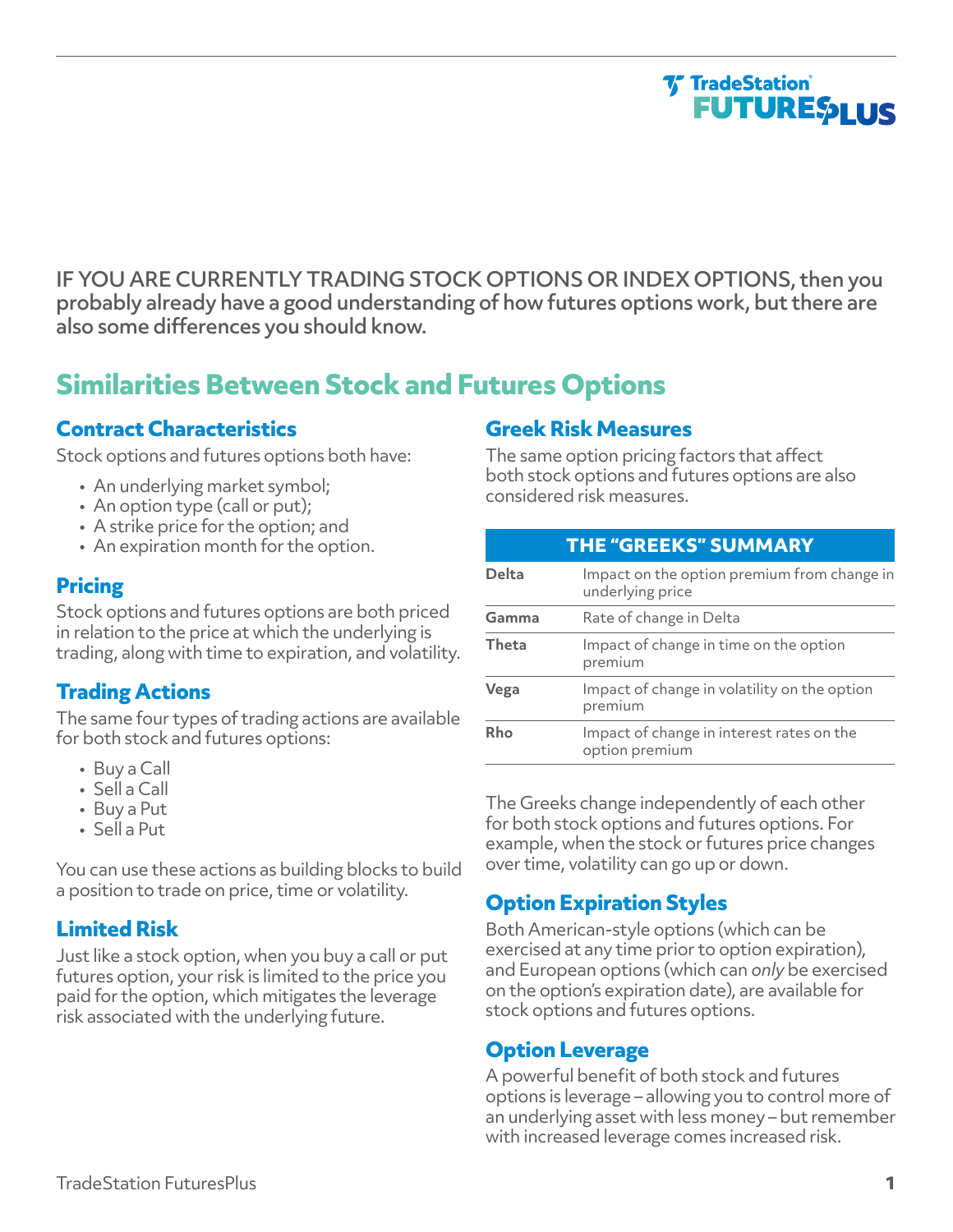# **T TradeStation**® **FUTURES<sub>plus</sub>**

# **Differences Between Stock and Futures Options**

## **Underlying Market**

The underlying market for a single stock option generally equals 100 shares of stock, while the underlying market for a single futures option equals one futures contract. And while stock options are based on an underlying stock that always exists, futures options are based on a futures contract that will expire on a specific date.

### **Expiration Dates**

A stock option's expiration date can be every week, every month, or every quarter, and it generally expires on the third Friday of the expiration month. Futures options expiration dates are based on conditions of the underlying futures contract and they can expire on any day of the week, generally prior to the futures expiration date.

### **Exercise and Assignment Settlement**

When stock options are exercised or assigned, the option contract generally settles with the delivery of the stock. For futures options there are two general categories of settlement: a cash-settled option and a physically-settled option.

#### **Cash-Settled Options**

A cash-settled option can expire in the same month as the futures contract. A quarterly stock index futures option expires at the same time the futures contract expires, on the third Friday of the expiration month, the same as a stock option. If the option expired in-themoney (ITM), it will be settled in cash.

For example, a March E-mini S&P 500® (ES) option will expire at the same time a March E-mini S&P 500 futures contract expires.

If the futures options and the futures contract expire in different months, the option is

settled to the next futures contract expiration. For example, if a February ES call expires ITM, you will end up with the March future. But, if the March futures contract expires ITM, it settles to cash.

#### **Physically-Settled Options**

Physically-settled options will expire prior to the futures contract expiration, or can be exercised into the active futures contract. This provides an opportunity for traders to determine if they will take delivery of the physical product.

For example, a West Texas Intermediate (WTI) Crude Oil futures option will expire in February and the WTI Crude Oil futures contract will expire in March. By allowing the option to expire or be exercised into the active futures contract, the trader will have time to determine whether to offset the futures position or to take delivery of the physical product underlying the futures contract.

## **Futures Options Expiration Choices**

Another difference between stock options and futures options is the variety of available expirations for some futures options, giving the futures option trader the flexibility to fine-tune their trading.

For example, the CME Group complements the American-style quarterly options on the full-size futures contract, and E-mini S&P 500 futures with European-style contracts expand strategy and date flexibility.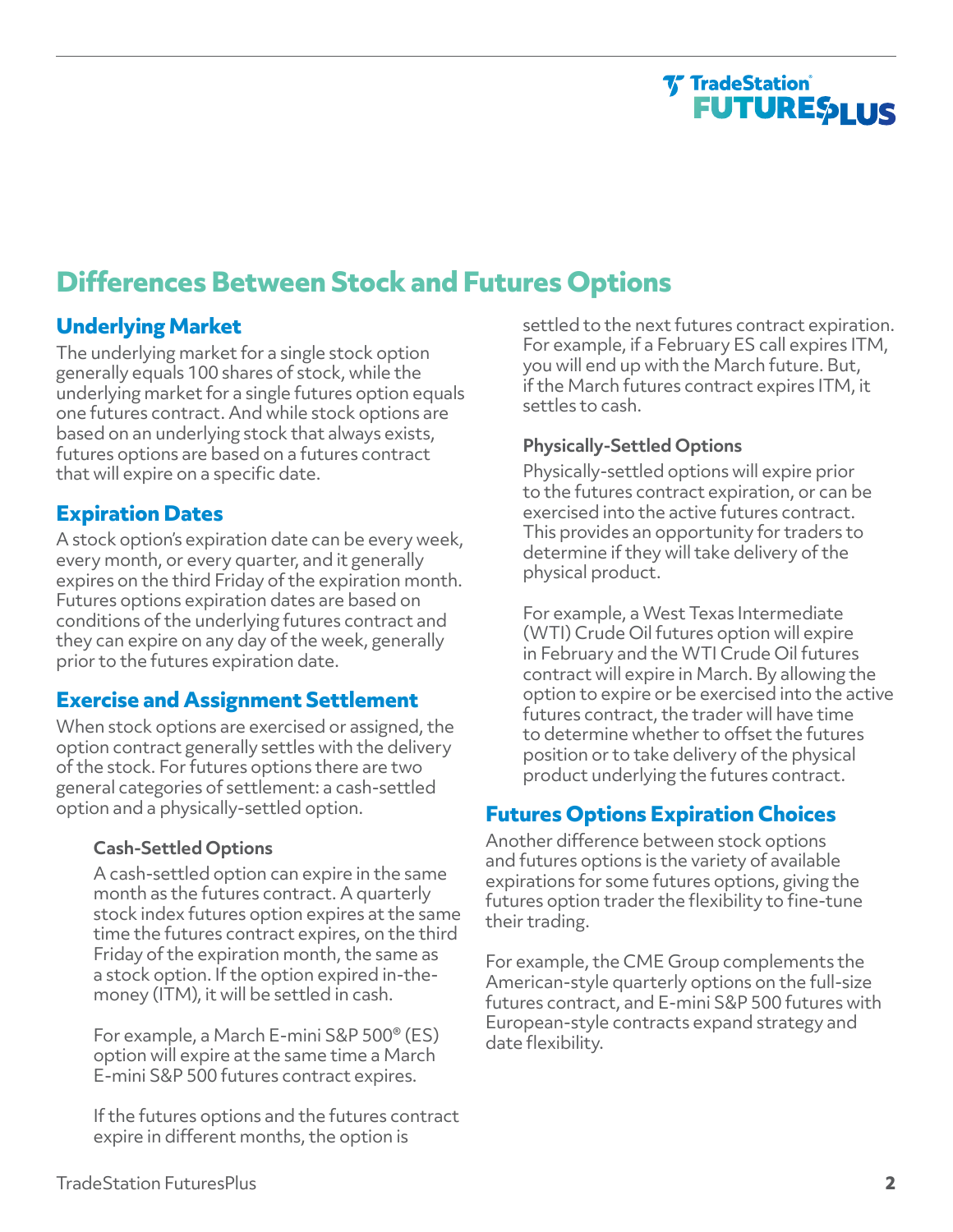

#### **E-MINI S&P 500 EXPIRATION EXAMPLES**

Let's examine expiration examples on an E-mini S&P 500 futures contract with a September settlement date.

#### **Quarterly Options**

The September E-mini S&P 500 quarterly option contract on an E-mini S&P 500 futures contract would expire at the same time as the futures contract.

#### **Monthly Options**

The monthly option contracts on the September E-mini S&P 500 futures contract provide the flexibility to express a shorterterm opinion on this longer-dated futures contract.

For each listed month, such as July and August, the option will expire within a month and settle to the same September ES futures contract.

#### **Weekly Options**

If the futures option trader has a short time horizon, there are weekly options choices on the September E-mini S&P 500 futures contract with expirations on Monday, Wednesday and Friday.

The Monday, Wednesday and Friday expirations make it possible to create trades more fine-tuned to the fundamental information flow within a week, especially in front of market-moving reports and events.

#### **Futures Options Exercise**

Option buyers exercise options and option sellers are assigned options. The assignment is the obligation sellers take opposite the option buyer for the premium received to accept the assignment risk.

When a futures option is exercised, a futures position is opened at the strike price in both the buyer and the seller's account. Based on whether a call or a put is exercised, the option buyer and seller have either a long futures position or a short futures position.

For example, here is how positions result based on exercise or assignment:

| <b>Exercise or Assignment</b>           | Position at the strike price<br>in the traders account |
|-----------------------------------------|--------------------------------------------------------|
| Long futures call option<br>exercise    | Long futures position                                  |
| Short futures call option<br>assignment | Short futures position                                 |
| Long futures put option<br>exercise     | Short futures position                                 |
| Short futures put option<br>assignment  | Long futures position                                  |

#### **Regulatory Oversight**

Regulatory oversight for stock options is overseen by the Securities and Exchange Commission (SEC) and futures regulatory oversight is overseen by the Commodity Futures Trading Commission (CFTC).

#### **Summary**

In summary, while stock options and futures options have many similarities, there are also key differences that you should consider when choosing the assets in your portfolio.